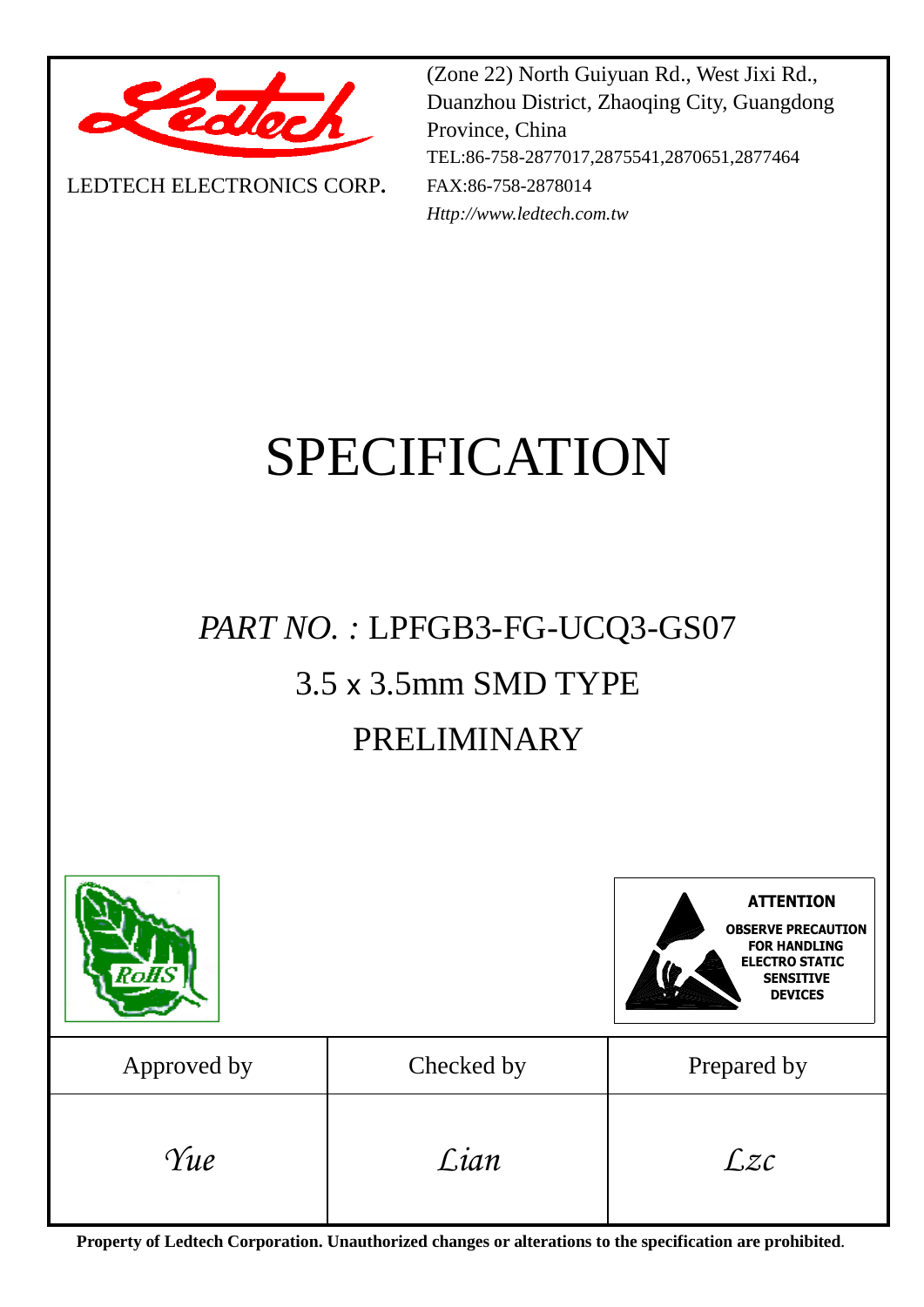

#### **Notes:**

- 1. All dimensions are in mm.
- 2. The specifications, characteristics and technical data described in the datasheet are subject to change without notice.
- 3. Tolerance is ±0.25mm unless otherwise noted.

#### **Description**

| Part No.            | LED Chip       |                       |                    |
|---------------------|----------------|-----------------------|--------------------|
|                     | Material       | <b>Emitting Color</b> | Lens Color         |
| LPFGB3-FG-UCQ3-GS07 | InGaN/Sapphire | <b>BLUE</b>           | <b>Water Clear</b> |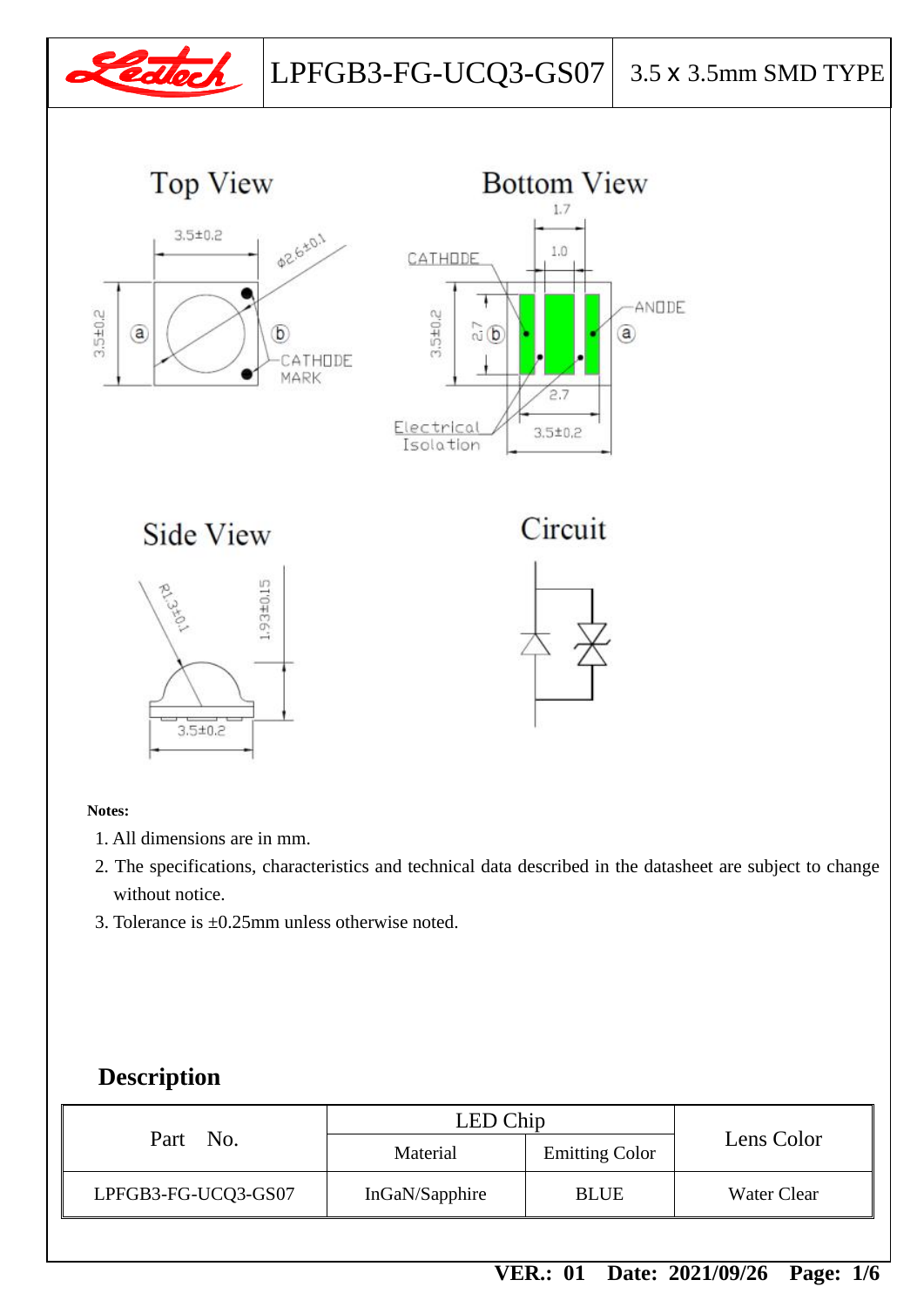

## **Absolute Maximum Ratings at Ta=25** ℃

| Parameter                                          | Symbol      | Rating         | Unit                |
|----------------------------------------------------|-------------|----------------|---------------------|
| <b>Reverse Voltage</b>                             | <b>VR</b>   | 5              | V                   |
| D.C. Forward Current                               | <b>If</b>   | 350            | mA                  |
| Peak Current(1/10Duty Cycle,0.1ms Pulse<br>Width.) | If $(Peak)$ | 700            | mA                  |
| <b>LED Junction Temperature</b>                    | TJ          | 145            | $\int_{0}^{\infty}$ |
| <b>Storage Temperature Range</b>                   | Tstg.       | $-10$ to $+85$ | $\int_{0}^{\infty}$ |
| <b>Electric Static Discharge</b>                   | <b>ESD</b>  | 2000(HBM)      | V                   |

## **Electrical and Optical Characteristics:**

| Parameter            | Symbol         | Condition    | Min. | Typ. | Max. | Unit                    |
|----------------------|----------------|--------------|------|------|------|-------------------------|
| Radiant Power        |                | If= $350mA$  | 600  | 670  | 760  | mW                      |
| Forward Voltage      | Vf             | If= $350mA$  | 2.75 | 2.95 | 3.25 | $\overline{\mathsf{V}}$ |
| Dominant Wavelength  | $\lambda$ d    | If= $350mA$  | 448  |      | 463  | nm                      |
| Thermal resistance   | $R \Theta J-B$ | $IF = 350mA$ | --   | 3    | $-$  | k/W                     |
| <b>Viewing Angle</b> | $2 \theta 1/2$ | If= $350mA$  | --   | 120  | $-$  | deg                     |

Notes:1. Tolerance of Luminous Intensity is ±10%

2. Tolerance of Forward Voltage is ±0.05V

3. Tolerance of Dominant Wavelength is ±2nm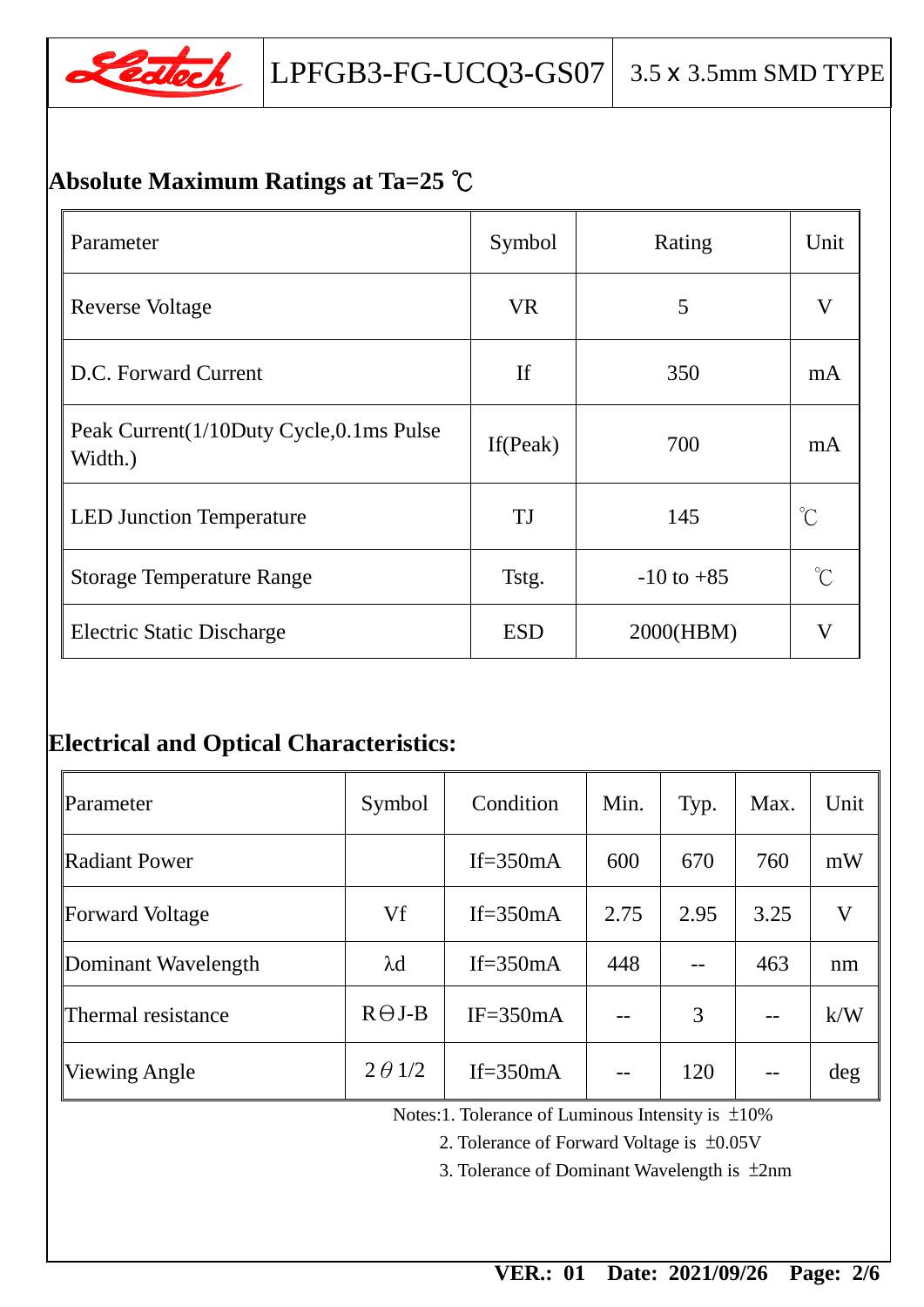

## **Typical Electrical/Optical Characteristic Curves**

## **(25**℃ **Ambient Temperature Unless Otherwise Noted)**



#### Fig.1 WHITE LED Spectrum VS. WAVELENGTH





Ambient Temperature VS. Forward Voltage

Forward Current vs. Relative Luminous Flux. T<sub>-</sub>25°C



Forward Current VS. Applied Voltage Forward Current VS. Luminous Intensity



Ambient Temperature VS. WAVELENGTH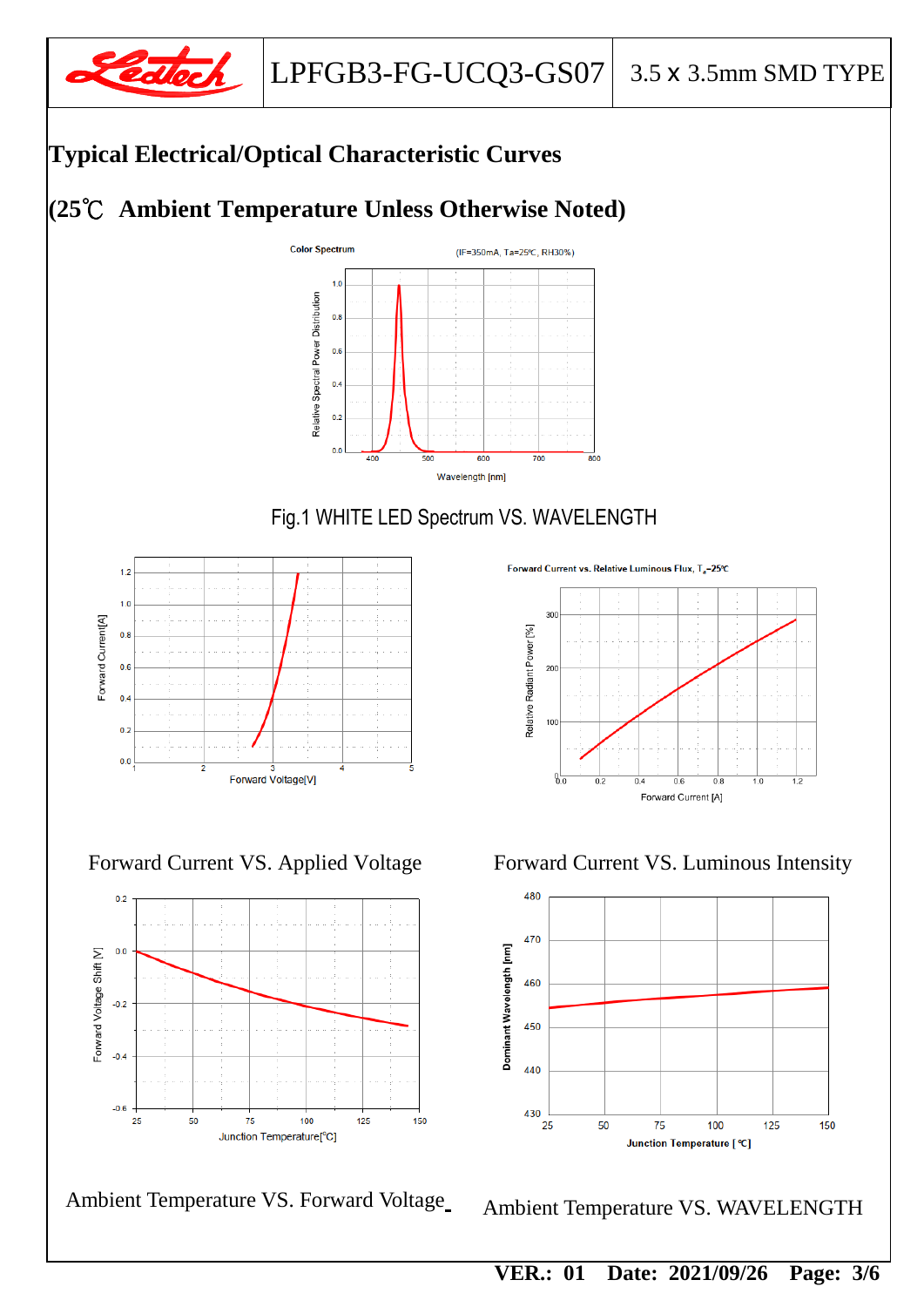

### Reflow Temp/Time:



**[ Recommended soldering pad design ]**

**Use the following conditions shown in the figure.**



Recommended PCB Solder Pad



**Recommended Stencil Pattern**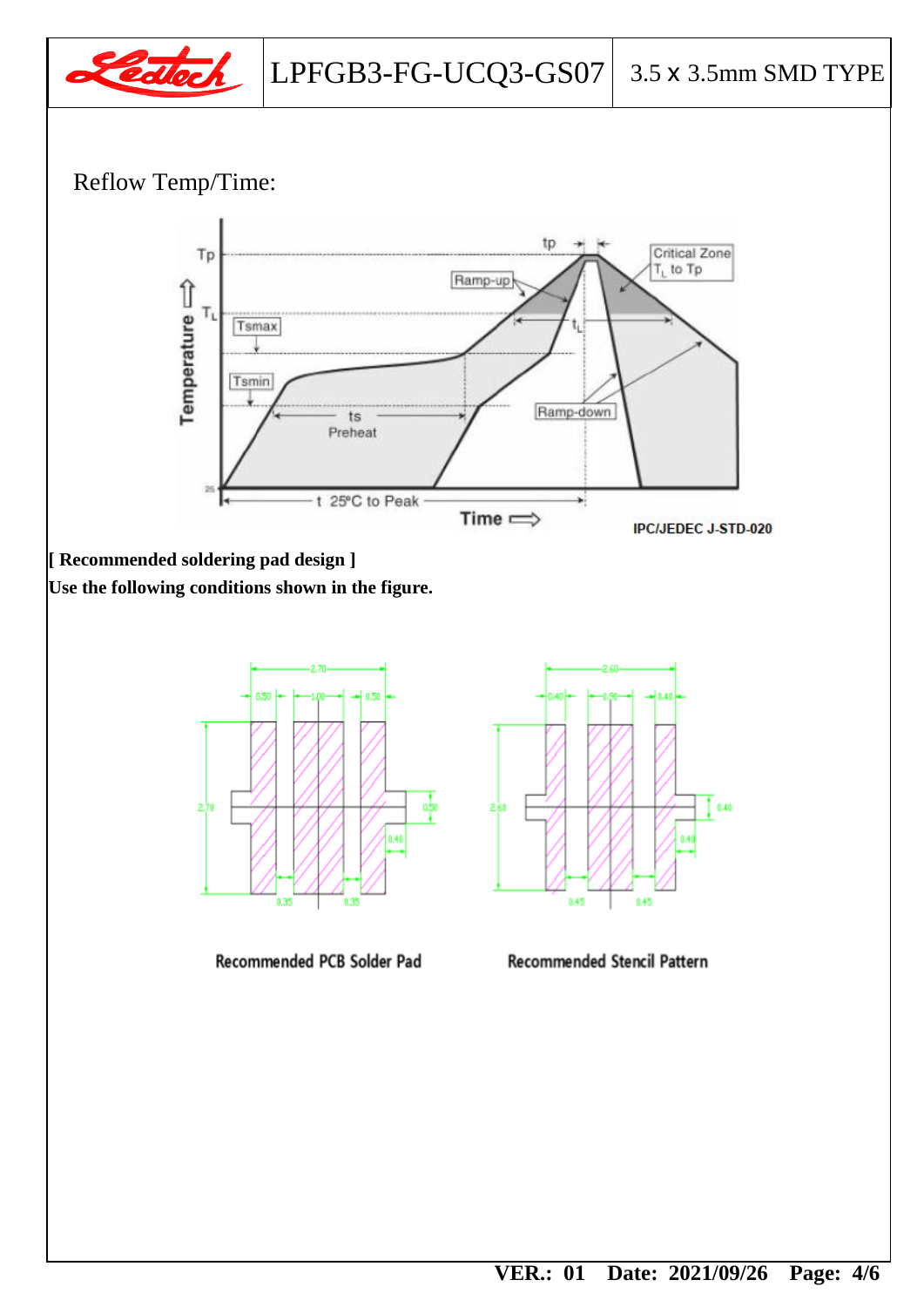

#### **Sulfur-sensitive**

- **There is silver-plated metal part on the inner/outer side of the outer package. If exposed to the condition with corrosive gas, the silver plating surface may go bad, which will affect soldering strength and optical properties. Therefore, after opening it must be kept in a sealed container, etc.**
- **Materials contain sulfur component (gasket, adhesive, etc.) may have bad effects on the surface of the coating, so please do not use such materials in the product.**
- **In cardboard boxes and rubber, even in the atmosphere may contain minute amount of corrosive gases; In addition, the resin material may also contain halogen which has a bad effect on the surface of the coating.**
- **Even if the soldering installation and product assembly finished, by the effect of corrosive gas generated by relative materials of LED and external injected, the coating surface may go bad, so it is necessary to design the product taking into account the above factors.**
- **If requires, it is best to use a silicone washer, but be aware that low molecular silicone may cause the product poor contact.**
- **Keep the product in location where has less temperature change, because moisture condensation would be generated under a condition of strong temperature change.**

#### **DISCLAIMER**

- **1. Our department reserves the right(s) on the adjustment of product material mix for the specification.**
- **2.The product meets our department published specification for a period of twelve (12) months from date of shipment.**
- **3.The graphs shown in this datasheet are representing typical data only and do not show guaranteed values.**
- **4.When using this product, please observe the absolute maximum ratings and the instructions for using outlined in these specification sheets. Our department assumes no responsibility for any damage resulting from the use of the product which does not comply with the absolute maximum ratings and the instructions included in these specification sheets.**
- **5.These specification sheets include materials protected under copyright of our department. Reproduction in any form is prohibited without obtaining our department's prior consent.**
- **6.This product is not intended to be used for military, aircraft, automotive, medical, life sustaining or life saving applications or any other application which can result in human injury or death.**